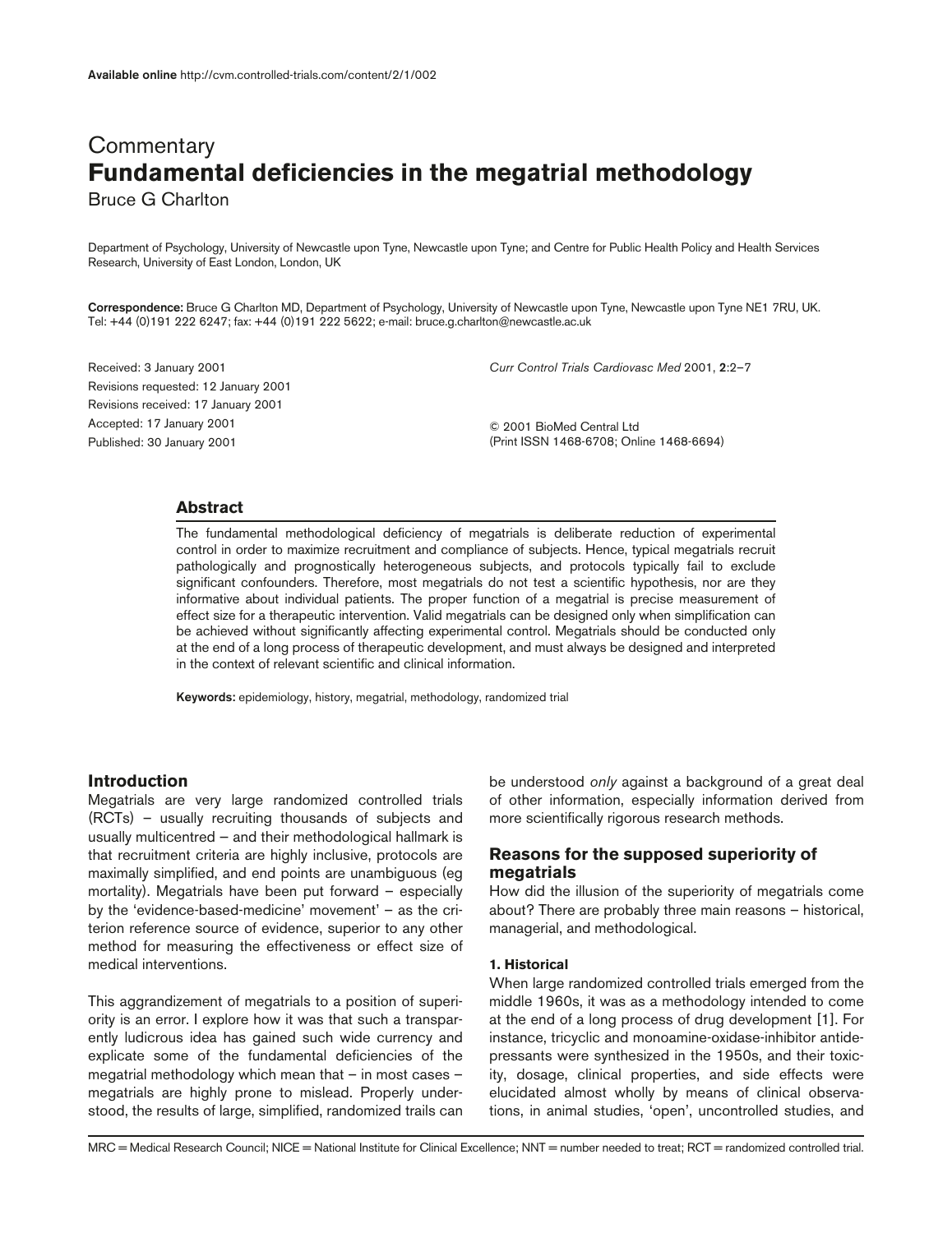small, highly controlled trials [2]. Only after about a decade of worldwide clinical use was a *large* (by contemporary standards), placebo-controlled, comparison, randomized trial executed by the UK Medical Research Council (MRC), in 1965 – and even then, the dose of the monoamine-oxidase inhibitor chosen was too low. So, a great deal was already known about antidepressants *before* a large RCT was planned. It was already known that antidepressants worked *–* and the function of the trial was merely to estimate the magnitude of the effect size.

Nowadays, because of the widespread overvaluation of megatrials, the process of drug development has almost been turned upon its head. Instead of megatrials coming at the end of a long process of drug development, after a great deal of scientific information and clinical experience has accumulated, it is sometimes argued that drugs should not even be made available to patients until *after* megatrials have been completed. For instance, 1999 saw the National Institute for Clinical Excellence (NICE) delay the introduction of the anti-influenza agent Relenza® (zanamivir) with the excuse that there had been insufficient evidence from RCTs to justify clinical use, thus preventing the kind of detailed, practical, clinical evaluation that is actually a prerequisite to rigorous trial design.

It is not sufficiently appreciated that one cannot design an appropriate megatrial until one already knows a great deal about the drug. This prior knowledge is required to be able to select the right subjects, choose an optimal dose, and create a protocol that controls for distorting variables. If a megatrial is executed without such knowledge, then it will simplify where it ought to be controlling: eg patients will be recruited who are actually unsuitable for treatment, they will be given the trial drug in incorrect doses, patients taking interfering drugs will not be excluded, etc. Consequently, such premature megatrials will usually tend systematically to underestimate the effect size of a new drug.

#### **2. Managerial – changes in research personnel**

Before megatrials could become so widely and profoundly misunderstood, it was necessary that the statistical aspects of research should become wildly overvalued. Properly, statistics is a means to the end of scientific understanding [3] – and when studying medical interventions, the nature of scientific understanding could be termed 'clinical science' – an enterprise for which the qualifications would include knowledge of disease and experience of patients [1]. People with such qualifications would provide the basis for a leadership role in research into the effectiveness of drugs and other technologies.

Instead, recent decades have seen biostatisticians and epidemiologists rise to a position of primacy in the organization, funding, and refereeing of medical research – in other words, people whose knowledge of disease and **Available online** http://cvm.controlled-trials.com/content/2/1/002

patients in relation to any particular medical treatment is second-hand at best and nonexistent at worst.

The reason for this hegemony of the number-crunchers is not, of course, anything to do with their possessing scientific superiority, nor even a track record of achievement; but has a great deal to do with the needs of managerialism – a topic that lies beyond the scope of this essay [4].

# **3. Methodological – masking of clinical inapplicability by statistical precision**

There are also methodological reasons behind the aggrandizement of megatrials. As therapy has advanced, clinicians have come to expect incremental, quantitative improvements in already effective interventions, rather than qualitative 'breakthroughs' and the development of wholly new treatment methods. This has led to demands for everincreasing precision in the measurement of therapeutic effectiveness, as the concern has been expressed that the modest benefits of new treatment could be obscured by random error. Furthermore, when expected effect sizes are relatively small, it becomes increasingly difficult to disentangle primary therapeutic effects from confounding factors. Of course, where confounders (such as age, sex, severity of illness) are known, they can be controlled by selective recruitment. But selective recruitment tends to make trials small.

Megatrials appear to offer the ability to deal with these problems. Instead of controlling confounders by rigorous selection of subjects and tight protocols, confounding is dealt with by randomly allocating subjects between the comparison groups, and using sufficiently large numbers of subjects so that any confounders (including unknown ones) may be expected to balance each other out [5]. The large numbers of subjects also offer unprecedented discriminative power to obtain statistically precise measurements of the outcomes of treatment [6]. Even modest, stepwise increments of therapeutic progress could, in principle, be resolved by sufficiently large studies.

Resolving power, in a strictly statistical sense, is apparently limited only by the numbers of subjects in the trial – and very large numbers of patients can be recruited by using simple protocols in multiple research centres [6]. Analysis of megatrials requires comparison of the average outcome in each allocation group (ie by 'intention to treat') rather than by treatment received. This is necessitated by the absolute dependence upon randomization rather than rigorous protocols to deal with confounding [5]. So, in pursuit of precision, randomized trials have grown ever larger and simpler. More recently, there has been a fashion for pooling data from such trials to expand the number of subjects still further in a process called meta-analysis [7] – this can be considered an extension of the megatrial idea, with all its problems multiplied [8]. For instance, results of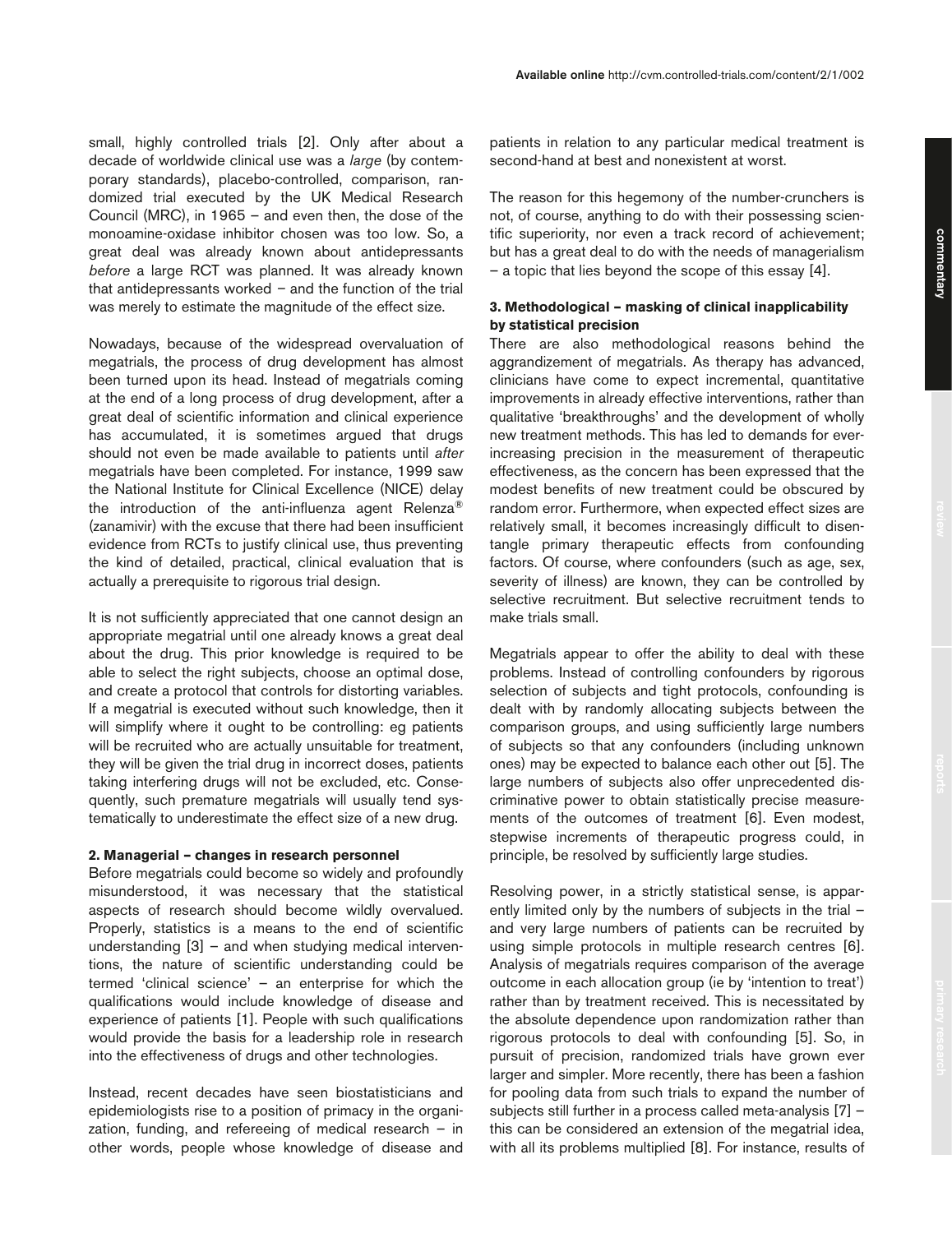meta-analyses differ among themselves, in relation to RCT information, and may diverge from scientific and clinical knowledge of pharmacology and physiology [9]

The problem is that 'simplification' of protocol translates into scientific terms as *deliberate reduction in the level of experimental control*. This is employed with good intentions – in order to increase recruitment, consistency, and compliance [5], and is vital to the creation of huge databases from randomized subjects. However, as I have argued elsewhere, the strategy of expanding size by diminishing control is a methodological mistake [10]. Reduced experimental control inevitably means less informational content in a trial. At the absurd extreme, the ultimate megatrial would recruit an unselected population of anybody at all, and randomize subjects to a protocol that would not, however, necessarily bear any relation to what actually happened to the subject from then on. So long as the outcomes were analysed according to the protocol to which the subject had originally been randomized, then this would be statistically acceptable. The apparent basis for the mistake of deliberately reducing experimental rigour in megatrials seems to be an imagined, but unreal, tradeoff between rigour and size – perhaps resulting from the observation that small, rigorous trials and large, simple trials may have similar 'confidence interval' statistics [10]. Yet these methodologies are not equivalent: in science the protocol defines the experiment, and different protocols imply different studies examining different questions in different populations [5].

# **Assumptions behind the megatrial methodology**

Megatrials could be defined as RCTs in which recruitment is the primary methodological imperative. The common assumption has been that with the advent of megatrials, clinicians now have an instrument that can provide estimates and comparisons of therapeutic effectiveness that are both clinically applicable and statistically precise. Widespread adoption of megatrials has been based upon the assumption that their results could be extrapolated beyond the immediate circumstances of the trial and used to determine, or at least substantially influence, clinical practice.

However, this question of generalizing from the average result of megatrials to individual patients has never been satisfactorily resolved. Many clinicians are aware of serious problems [11,12], and yet these problems have been largely ignored by the advocates of a trial-led approach to practice.

Extrapolation from megatrials to practice has been justified on the basis of several assertions. It has been assumed (if not argued) that high levels of experimental rigour are not important in RCTs because the randomization of large numbers of subjects compensates (in some undefined

way) for lower levels of control. This is a mistaken argument based on a statistical confusion: large, poorly controlled trials may have a similar confidence interval to that in a small, well controlled trial (a large scatter divided by the square root of large numbers may be numerically equal to a smaller scatter divided by the square root of smaller numbers) – but this does not mean that the studies are equivalent [5]. The smaller, better-controlled study is superior. Different protocols mean a different experiment, and low control means less information. After all, if poor control were better than good control, scientists would never need to do experiments – control is of the essence of experiment.

Furthermore, it is routinely assumed that the average effect measured among the many thousands of patients in a megatrial group is also a measure of the probability of an intervention producing this same effect in an individual patient. In other words, it is assumed that the megatrial result and its confidence interval can serve as an estimate of the probability of a given outcome in an individual patient to whom the trial result might be applied.

This is not the case. Even when a megatrial population is representative of a clinical population (something very rarely achieved), when trial populations are heterogeneous average outcomes do not necessarily reflect probabilities in individuals. To take a fictional example: supposing a drug called 'Fluzap' shortens an illness by 5 days *if* that illness is influenza and *if* patients actually take the drug. Then suppose that the trial population also contains patients who do *not* have influenza (because of nonrigorous recruitment criteria) and also patients who (despite being randomized to 'Fluzap') do *not* take the drug — suppose that in such subjects, the drug 'Fluzap' has no effect. Then the *average* effect size for 'Fluzap' according to intention-to-treat analysis would be a value intermediate between zero and five – eg that 'Fluzap' shortened the episode of influenza by about a day. This trial result may be statistically acceptable, but it does not apply to any individual patient. The value of such a randomized trial as a guide to treatment is therefore somewhat questionable, and the mass dissemination of such a summary statistic through the professional and lay press would seem to be politically, rather than scientifically, motivated.

# **Confidence intervals – confidence trick?**

The decline in scientific rigour associated with the megatrial methodology has been disguised by the standard statistical displays used to express the outcome of megatrials. Megatrials typically quote the statistic called the 'confidence interval' (CI) as their summary estimate of therapeutic outcome; or else quote the average outcome for each protocol and a measure of the 'statistical significance' of any measured difference between averages.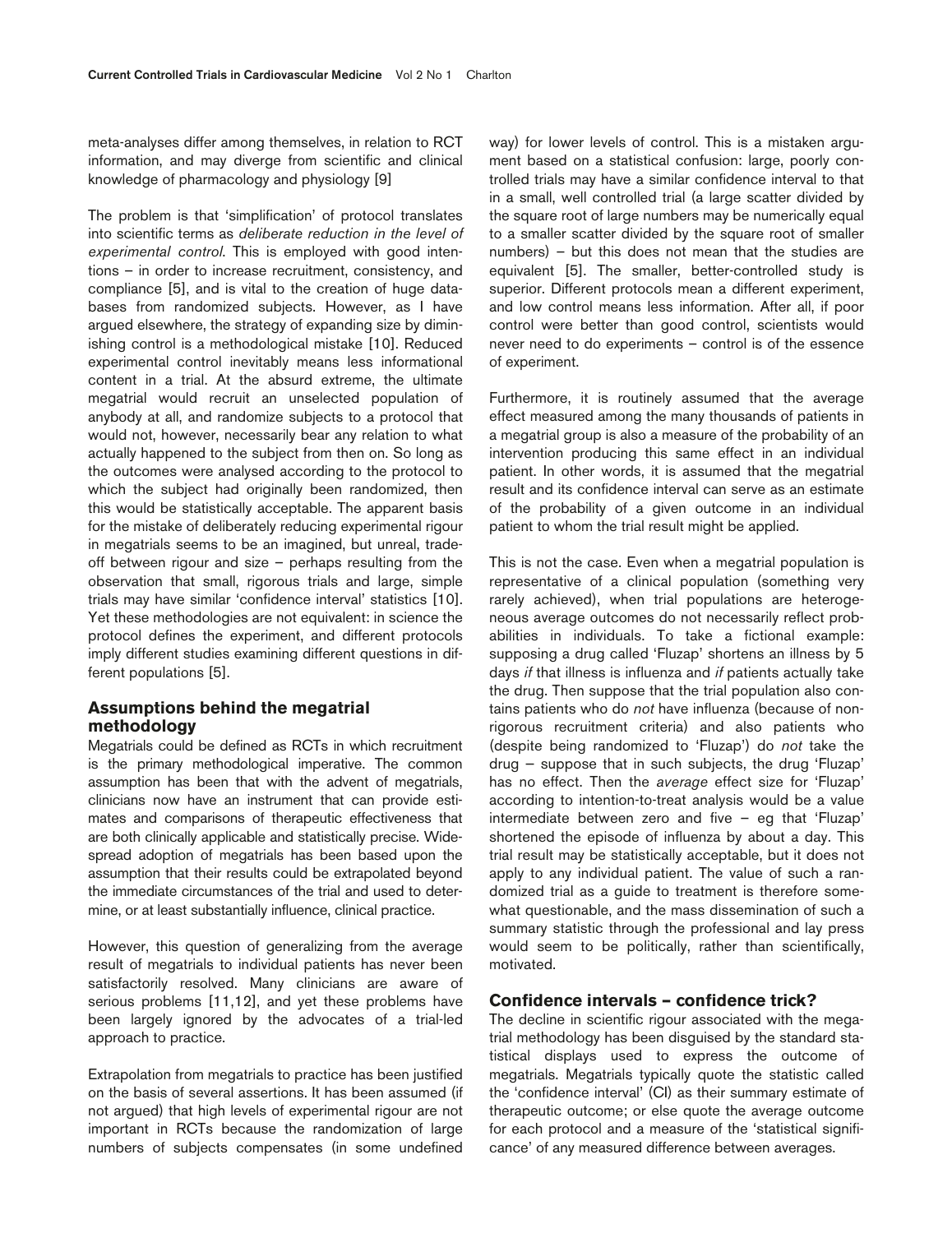But although the confidence interval has been promoted as an improvement on significance tests [13], it has serious problems when used for clinical purposes, and is not a useful summary statistic for determining practical applications of a trial. The confidence interval describes the parameters within which the 'true' *mean* of a therapeutic trial can be considered to lie – with a quoted degree of probability and given certain rigorous (and seldom-met) statistical assumptions [14].

Clinicians need measures of outcome among *individual patients* in a trial, especially the nature and degree of variation in the outcome. The confidence interval simply does not tell the clinician what he or she needs to know in order to decide how useful the results of a megatrial would be for implementation in clinical practice. Average results and confidence intervals from megatrials conceal an enormous diversity among the results for individual subjects – for example, an average effect size for a drug is uninformative when there is huge variation between individuals.

When used to summarize large data sets, the confidenceinterval statistic gives no readily apprehended indication of the scatter of patient outcomes, because it includes the square root of the number of patients as denominator (confidence interval equals standard deviation divided by square root of *n*) [15]. This creates the misleading impression that big studies are better, because simply increasing the number of patients will increase the divisor of the fraction, which will powerfully tend to reduce the size of the confidence interval when trials become 'mega' in size. Consequently, the confidence interval will usually reduce as studies enlarge, although the scatter of outcomes (eg the standard deviation) may remain the same, or more probably will increase as a result of simplified protocols and poorer control.

The exceptionally narrow 'confidence intervals' generated by megatrials (and even more so by meta-analyses) are often misunderstood to mean that doctors can be very 'confident' that the trial estimates of therapeutic effectiveness are valid and accurate. This is untrue both in narrowly statistical and broadly clinical senses. In fact, the confidence interval per se gives no indication whatsoever of the precision of an estimate with regard to the individual subjects in a trial. Furthermore, the narrowness of a confidence interval does not have any necessary relation to the reality of a proposed causal relation, nor does it give any indication of the applicability of a trial result to another population. Indeed, since the confidence interval gives no guide to the equivalence of the populations under comparison, differences between trial results may be due to bias rather than causation. [16].

So, narrow, nonoverlapping confidence intervals, which discriminate sharply between protocols in a statistical sense, may nevertheless be associated with qualitative

variation between subjects such that a minority of patients are probably actively harmed by a treatment that benefits the majority [17].

# **Measures of scatter needed for clinical interpretation**

It would be more useful to the clinician if randomized trials were to display their results in terms of the scatter of patient outcomes, rather than averages. This may be approximated by a scattergram display of trial results, with each individual patient outcome represented as a dot. Such a display allows an estimate of experimental control as well as statistical precision, since poorly controlled studies will have very wide scatters of results with substantial overlaps between alternative protocols. The fact that such displays are almost never seen for megatrials suggests that they would be highly revealing of the scientifically slipshod methods routinely employed by such studies.

If this graphic display of all results is too unwieldy even for modern computerized graphics, a reasonable numerical approximation that gives the average outcome with a measure of scatter is also useful – for example, the mean and standard deviation, or the median with interquartile range [14]. These types of presentation allow the clinician to see at a glance, or at least swiftly calculate, what range of outcomes followed a given intervention in the trial, and therefore (all else being equal, and when proper standards of rigour and representativeness apply) the probability of a given outcome in an individual patient.

While the confidence-interval statistic will usually give a misleadingly clear-cut impression of any difference between the averages of two interventions being compared, a mean and standard deviation reveal the degree of overlap in results. When the confidence interval relates to an interval scale, it may indeed be possible to use the confidence interval to generate an approximate standard-deviation statistic. This is done on the basis that the 95% CI is (roughly) two 'standard-error-of-the-mean' (SEM) values above and below the mean [15]. The SEM is the standard deviation divided by the square root of *n*. Therefore, if the difference between the mean and the confidence limit is halved to give the SEM, and if the SEM is multiplied by the square root of *n*, this will yield the approximate standard deviation. The above calculation may be a worthwhile exercise, because it is often surprising to discover the enormous scatter of outcomes that lie hidden within a tight-looking confidence interval. However, most megatrials use proportional measures of outcome (eg percentage mortality rate, or 5-year survival), and these measures cannot be converted to standard deviations by the above method, or by any other convenient means.

Confidence intervals therefore have no readily comprehensible relation to confidence concerning outcomes – which is the variable of interest to clinicians. What is required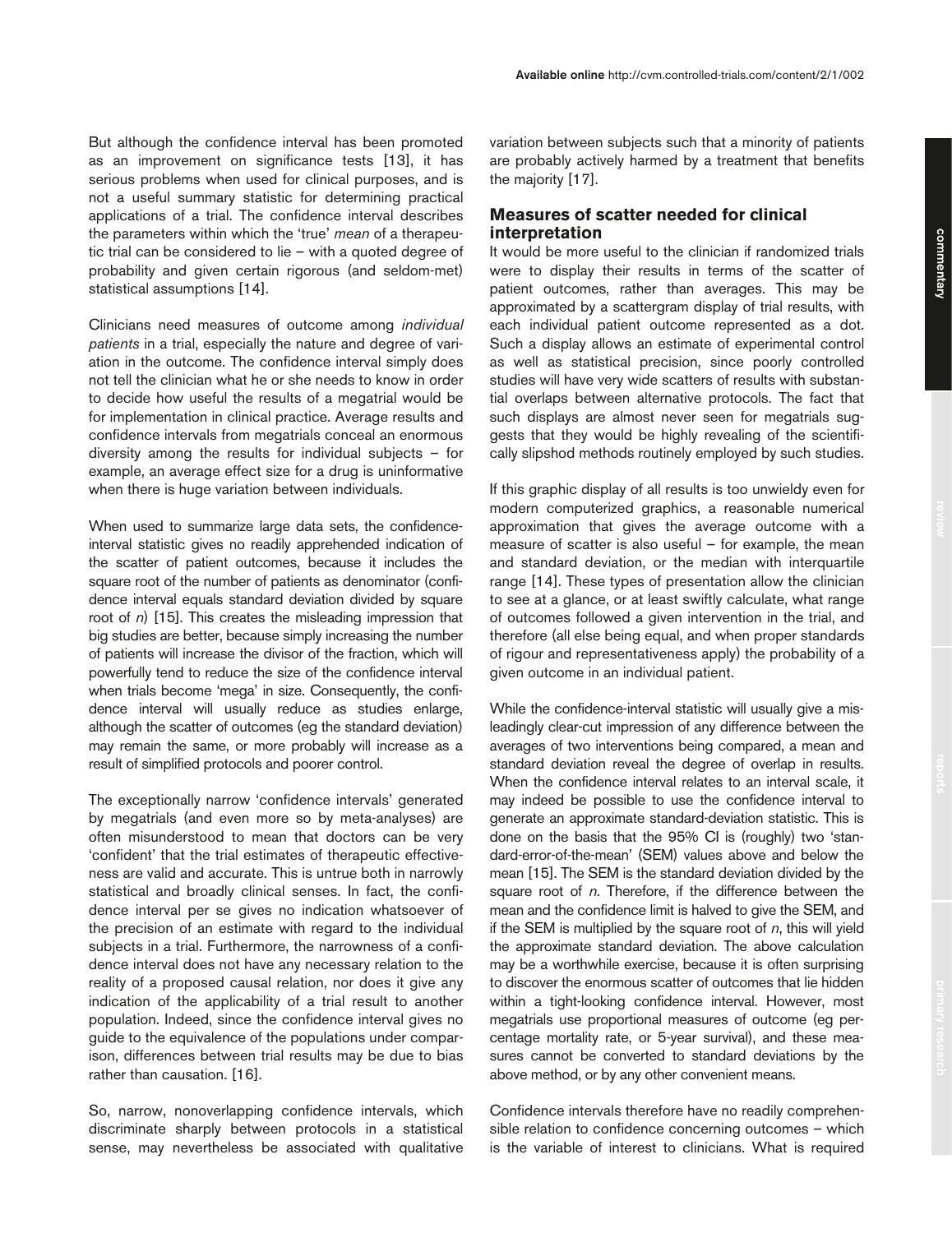instead of confidence intervals is a display, or numerical measure, of scatter that assists the practitioner in deciding the clinical importance that should be attached to 'statistically significant' differences between average results.

# **A false hierarchy of research methods leads to an uncritical attitude to RCTs**

There is a widespread perception that RCTs are the 'gold standard' of clinical research (a hackneyed phrase). It is routinely stated that randomized trials are 'the best' evidence, followed by cohort studies, case–control studies, surveys, case series, and finally single case studies (quoted by Olkin [7]). This hierarchy of methods seems to have attained the status of unquestioned dogma. In other words, the belief is that RCTs are *intrinsically* superior to other forms of epidemiological or scientific study, and therefore offer results of greater validity than the alternatives.

To anyone with a scientific background, this idea of a hierarchy of *methods* is amazing nonsense, and belief in such a hierarchy constitutes conclusive evidence of scientific illiteracy. The validity of a piece of science is not determined by its method – as if gene sequencing were 'better than' electron microscopy! For example, contrary to the hierarchical dogma, individual case studies are not intrinsically inferior to group studies – they merely have different uses [18]. The great physiologist Claude Bernard pointed out many years ago that the averaging involved in group studies is a potentially misleading procedure that must be justified in each specific instance [19]. When case studies are performed as qualitative tests of a pre-existing explicit and detailed hypothetical model, they exemplify the highest standards of scientific rigour – each case serving as an independent test of the hypothesis [20,21]. Individual human case studies are frequently published in top scientific journals such as *Nature* and *Science*.

Validity is conferred not by the application of a method or technique, nor by the size of a study, nor even by the difficulty and expense of the study, but only by the degree of rigour (ie the level of experimental control) with which a given study is able to test a research question. Since megatrials deliberately reduce the level of experimental control in order to maximize recruitment, this means that megatrial results invariably require very careful interpretation.

#### **NNT – not necessarily true**

The assumption just mentioned is embodied in that cherished evidence-based medicine (EBM) tool, the comparison of two interventions in terms of the 'number needed to treat', or NNT [22]. The NNT expresses the difference between the outcomes of two rival trial protocols in terms of how many patients must be treated for how long in order to prevent one adverse event. For instance, comparing betablocker with placebo in hypertension may yield an NNT of 13 patients treated for 5 years to prevent one stroke.

However, the apparent simplicity and clarity of this information depends upon the clinical target population having the same risk–benefit profile as the randomized trial population. When trial and target populations differ and the trial population is unrepresentative of the target population, the NNT will be an inaccurate estimate of effect size for the actual patients whose treatment is being considered. For instance, an elderly population may be more vulnerable to the adverse effects of a drug and less responsive to its therapeutic effect, to the point where an intervention that produces an average benefit to the young may be harmful in the old.

On top of this, the patients in a megatrial population are *always* prognostically heterogeneous, because the methodology uses deliberately simplified protocols designed to optimize recruitment rather than control – and meta-analyses are even more heterogeneous [3,8]. In a megatrial that shows an overall benefit, it is very probable that while the outcome for some patients will be improved by treatment, other patients will be made worse, and others will be unaffected. What this means is that even a representative megatrial (and such trials are exceedingly uncommon) cannot provide a risk estimate of what will happen to individual patients who are allocated the same protocol. Trials on unrepresentative populations may, of course, be actively misleading. The NNT generated by a megatrial does not in itself, therefore, provide guidance for clinical management. The NNT is Not Necessarily True! [22].

# **Conclusion**

Megatrials, like other kinds of epidemiological study, should be considered as primarily methods for *precise measurement* rather than a scientific method for generating or testing a hypothesis [10]. Precise measurements of the effect size of medical interventions such as drugs should be attempted *only* when a great deal is known about the drug and its clinical actions. When megatrials are conducted without sufficient background scientific and clinical knowledge, they will be measuring mainly artefacts. Unless – for instance – a trial is performed on pathologically and prognostically homogeneous populations, and uses well controlled management protocols, the apparent precision of the result is more spurious than real.

Megatrials have become an unassailable 'gold standard' in some quarters. And this situation has become self-perpetuating, since the results of megatrials have become de facto untestable. Since megatrials are not testing hypotheses, because they are merely measuring the magnitude of an effect, the result of a megatrial is itself not an hypothesis, and cannot be tested using other methods. A megatrial of, say, an antihypertensive drug measures the comparative effect of that drug under the circumstances of the trial. Assuming that no calculation mistakes have been made, this result of a megatrial is neither right nor wrong: it is just a measurement.